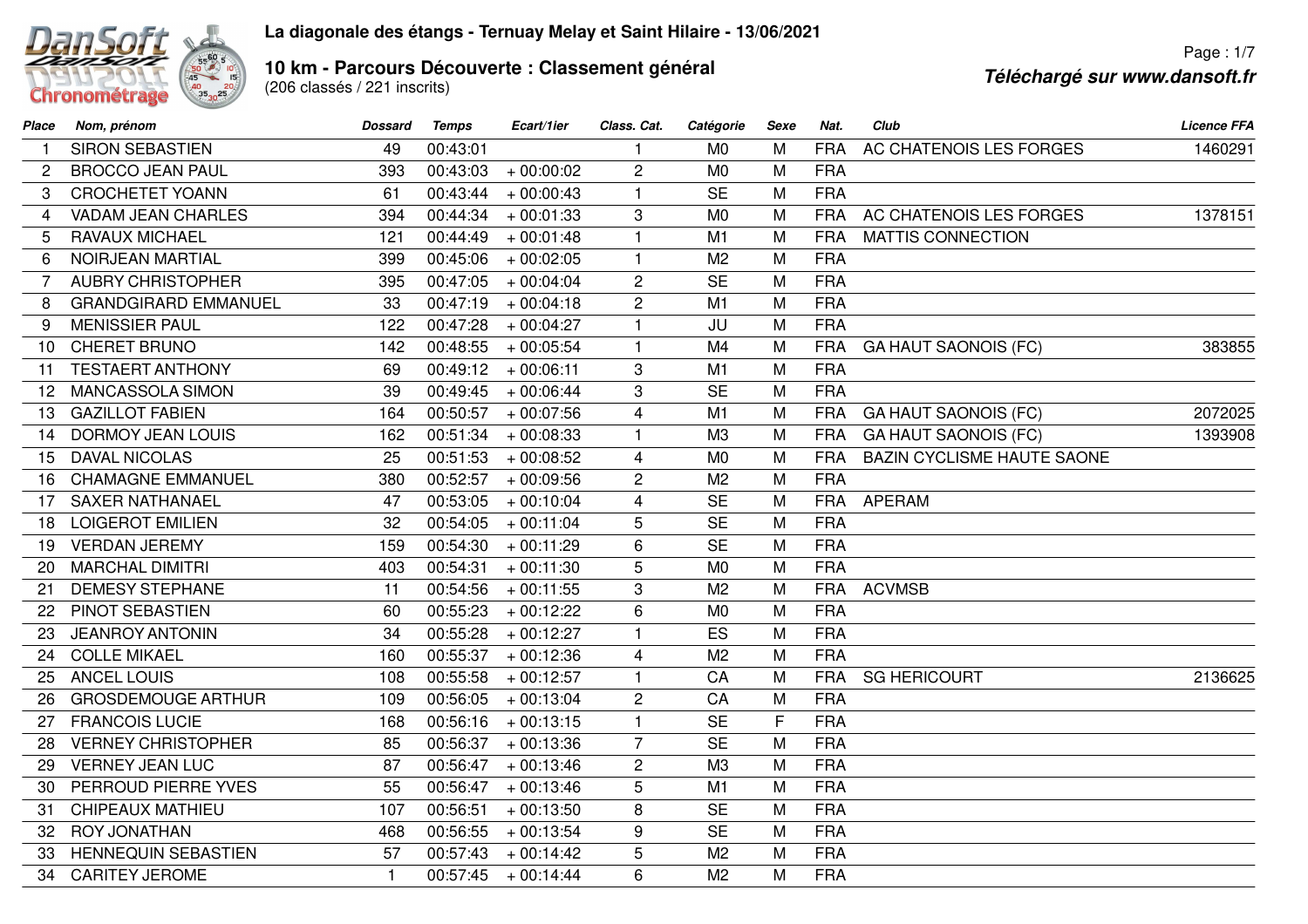

Page : 2/7**Téléchargé sur www.dansoft.fr**

| Place | Nom, prénom                  | <b>Dossard</b> | <b>Temps</b> | Ecart/1ier  | Class. Cat.    | Catégorie      | <b>Sexe</b>  | Nat.       | Club                        | <b>Licence FFA</b> |
|-------|------------------------------|----------------|--------------|-------------|----------------|----------------|--------------|------------|-----------------------------|--------------------|
| 35.   | <b>CLAUDON ROMAIN</b>        | 170            | 00:57:49     | $+00:14:48$ | 10             | <b>SE</b>      | м            | <b>FRA</b> |                             |                    |
| 36    | <b>THOMAS DAVID</b>          | 53             | 00:58:44     | $+00:15:43$ | 3              | M3             | M            | <b>FRA</b> |                             |                    |
| 37    | <b>CARTERON ANTHONY</b>      | 51             | 00:59:24     | $+00:16:23$ | 11             | <b>SE</b>      | M            | <b>FRA</b> |                             |                    |
| 38    | <b>CREUSAT JEAN MARIE</b>    | 377            | 00:59:48     | $+00:16:47$ | $\overline{c}$ | M4             | M            | <b>FRA</b> | <b>COHM</b>                 | 2185266            |
| 39    | <b>HANNUS THOMAS</b>         | 384            | 00:59:59     | $+00:16:58$ | 12             | <b>SE</b>      | M            | <b>FRA</b> |                             |                    |
| 40    | DAVAL BERNARD                | 91             | 01:00:11     | $+00:17:10$ | $\overline{7}$ | M <sub>2</sub> | M            | <b>FRA</b> |                             |                    |
| 41    | <b>COURTOISIER ALEXANDRA</b> | 106            | 01:01:17     | $+00:18:16$ | $\mathbf{1}$   | M1             | F            | <b>FRA</b> |                             |                    |
| 42    | <b>LAROYENNE LUC</b>         | 92             | 01:01:38     | $+00:18:37$ | 3              | M4             | M            | <b>FRA</b> |                             |                    |
| 43    | <b>GELY ETHAN</b>            | 149            | 01:01:38     | $+00:18:37$ | $\overline{c}$ | JU             | M            | <b>FRA</b> |                             |                    |
| 44    | <b>GIRARD DANIEL</b>         | 95             | 01:01:46     | $+00:18:45$ | $\mathbf{1}$   | M <sub>6</sub> | M            | <b>FRA</b> |                             |                    |
| 45    | MENETRIER SEBASTIEN          | 101            | 01:02:03     | $+00:19:02$ | $\overline{7}$ | M <sub>0</sub> | M            | <b>FRA</b> |                             |                    |
| 46    | <b>GIRARD ADRIEN</b>         | 135            | 01:02:19     | $+00:19:18$ | 13             | <b>SE</b>      | M            | <b>FRA</b> |                             |                    |
| 47    | <b>JOLYCLER HUBLOT</b>       | 404            | 01:02:38     | $+00:19:37$ | 14             | <b>SE</b>      | M            | <b>FRA</b> | <b>GA HAUT SAONOIS (FC)</b> |                    |
| 48    | <b>CARREZ CHARLY</b>         | 444            | 01:02:42     | $+00:19:41$ | 8              | M <sub>0</sub> | M            | <b>FRA</b> |                             |                    |
| 49    | <b>BECLIER GEOFFROY</b>      | 143            | 01:03:38     | $+00:20:37$ | 9              | M <sub>0</sub> | M            | <b>FRA</b> |                             |                    |
| 50    | <b>DECHOZ LAURENT</b>        | 103            | 01:03:40     | $+00:20:39$ | $\overline{4}$ | M3             | M            | <b>FRA</b> |                             |                    |
| 51    | <b>BRY NICOLAS</b>           | 56             | 01:03:51     | $+00:20:50$ | 6              | M1             | M            | <b>FRA</b> | SPORTEAM 70                 |                    |
| 52    | <b>MANGIN NATHALIE</b>       | 167            | 01:03:56     | $+00:20:55$ | $\mathbf{1}$   | M <sub>2</sub> | $\mathsf{F}$ | <b>FRA</b> | <b>GA HAUT SAONOIS (FC)</b> | 2072488            |
| 53    | <b>COUVREUR QUENTIN</b>      | 163            | 01:04:08     | $+00:21:07$ | 15             | <b>SE</b>      | M            | <b>FRA</b> | RUN IN CHAMPAGNEY           |                    |
| 54    | <b>BENAVENTE DENIS</b>       | 166            | 01:04:10     | $+00:21:09$ | 5              | M3             | M            | <b>FRA</b> |                             |                    |
| 55    | <b>BERNARD NICOLAS</b>       | 450            | 01:04:15     | $+00:21:14$ | 8              | M <sub>2</sub> | M            | <b>FRA</b> |                             |                    |
| 56    | <b>LORENZI GUERIN</b>        | 129            | 01:04:17     | $+00:21:16$ | $\overline{7}$ | M1             | M            | <b>FRA</b> |                             |                    |
| 57    | <b>MAILLOT SEBASTIEN</b>     | 124            | 01:04:32     | $+00:21:31$ | 8              | M1             | M            | <b>FRA</b> |                             |                    |
| 58    | PINOT LOLA                   | 10             | 01:04:40     | $+00:21:39$ | $\mathbf{1}$   | ES             | F            | <b>FRA</b> |                             |                    |
| 59    | <b>ANDRE THIERRY</b>         | 145            | 01:04:46     | $+00:21:45$ | 6              | M <sub>3</sub> | M            | <b>FRA</b> |                             |                    |
| 60    | <b>BARTHELEMY PATRICK</b>    | 171            | 01:04:54     | $+00:21:53$ | $\mathbf{1}$   | M <sub>5</sub> | M            | <b>FRA</b> |                             |                    |
| 61    | <b>DUFEU GISELE</b>          | 161            | 01:04:58     | $+00:21:57$ | $\mathbf{2}$   | M <sub>2</sub> | $\mathsf{F}$ | <b>FRA</b> | <b>TBM</b>                  |                    |
| 62    | <b>PARISOT EMILIEN</b>       | 371            | 01:05:12     | $+00:22:11$ | 10             | M <sub>0</sub> | M            | <b>FRA</b> |                             |                    |
| 63    | PARISOT JULIE                | 112            | 01:05:15     | $+00:22:14$ | $\overline{c}$ | M1             | F            | <b>FRA</b> |                             |                    |
| 64    | <b>SARRAZIN ADRIEN</b>       | 396            | 01:05:40     | $+00:22:39$ | 16             | <b>SE</b>      | M            | <b>FRA</b> |                             |                    |
| 65    | <b>MARRE GERALD</b>          | 27             | 01:05:56     | $+00:22:55$ | 9              | M1             | M            | <b>FRA</b> |                             |                    |
| 66    | PELLETIER ANTHONY            | 398            | 01:06:03     | $+00:23:02$ | 3              | JU             | M            | <b>FRA</b> |                             |                    |
| 67    | <b>CROCHETET ENZO</b>        | 71             | 01:06:13     | $+00:23:12$ | 3              | CA             | M            | <b>FRA</b> |                             |                    |
| 68    | <b>BOYER LAURENT</b>         | 50             | 01:07:40     | $+00:24:39$ | $\overline{7}$ | M3             | M            | <b>FRA</b> |                             |                    |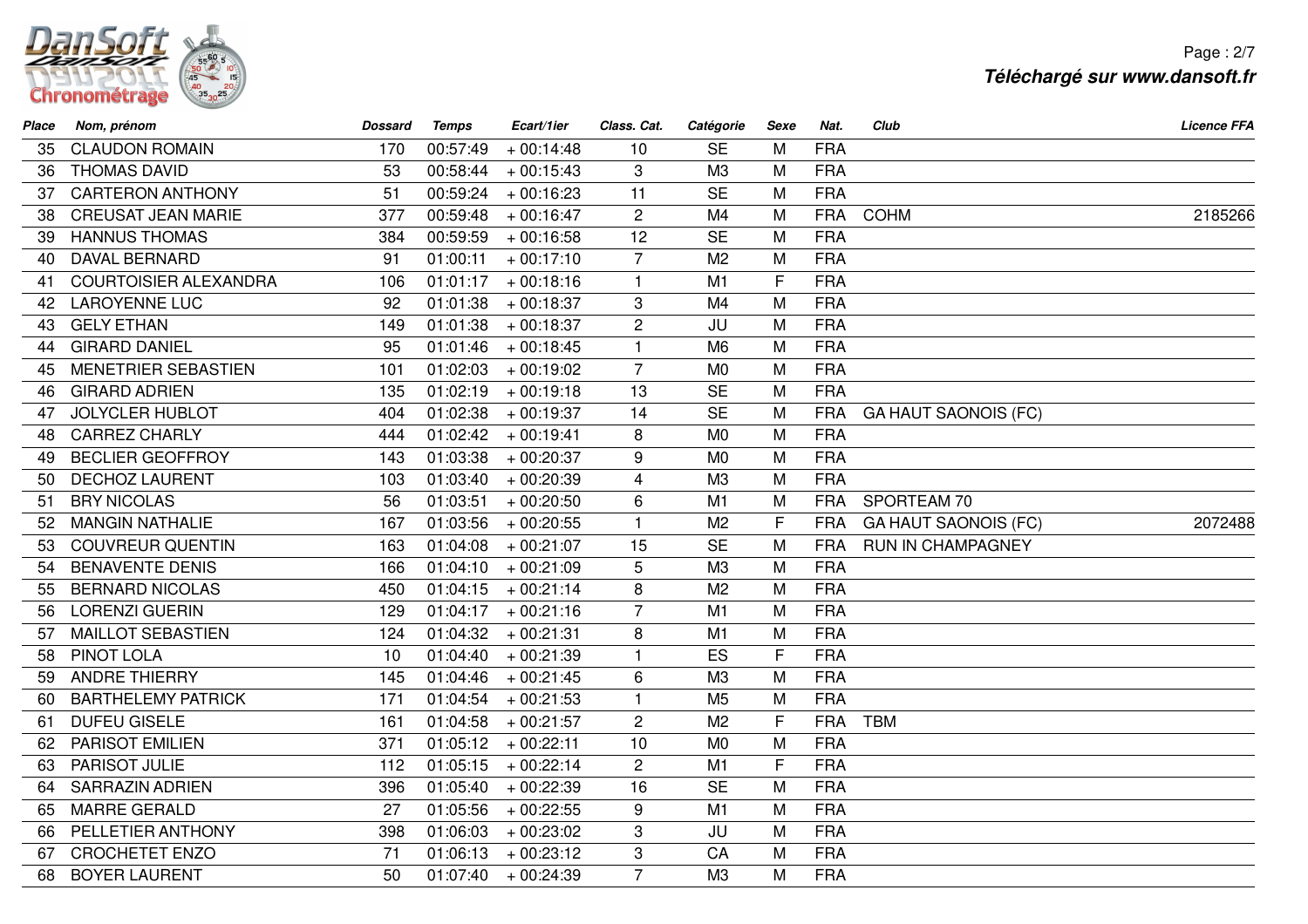

Page : 3/7**Téléchargé sur www.dansoft.fr**

| Place | Nom, prénom                 | <b>Dossard</b> | <b>Temps</b> | Ecart/1ier  | Class. Cat.             | Catégorie      | Sexe | Nat.       | Club                   | <b>Licence FFA</b> |
|-------|-----------------------------|----------------|--------------|-------------|-------------------------|----------------|------|------------|------------------------|--------------------|
| 69.   | <b>DUCROISET PAULINE</b>    | 381            | 01:07:53     | $+00:24:52$ | $\mathbf{1}$            | M <sub>0</sub> | F    | <b>FRA</b> |                        |                    |
| 70    | <b>LACREUSE ERIC</b>        | 116            | 01:08:03     | $+00:25:02$ | $\overline{c}$          | M <sub>5</sub> | M    | <b>FRA</b> |                        |                    |
| 71    | <b>FERRIGNIO STEPHANE</b>   | 24             | 01:08:12     | $+00:25:11$ | 9                       | M <sub>2</sub> | M    | <b>FRA</b> | <b>AC HUNINGUE</b>     | 643798             |
| 72    | POULMAR QUENTIN             | 40             | 01:08:13     | $+00:25:12$ | 17                      | <b>SE</b>      | M    | <b>FRA</b> |                        |                    |
| 73    | COLLADO JOSE                | 169            | 01:09:10     | $+00:26:09$ | 8                       | M <sub>3</sub> | M    | <b>FRA</b> |                        |                    |
| 74    | <b>MORRA ANGELO</b>         | 132            | 01:09:27     | $+00:26:26$ | $\overline{4}$          | M <sub>4</sub> | M    | <b>FRA</b> |                        |                    |
| 75    | <b>GRAFFE ANTHONY</b>       | 83             | 01:09:43     | $+00:26:42$ | 11                      | M <sub>0</sub> | M    | <b>FRA</b> |                        |                    |
| 76    | PAYMAL CLAUDE               | 22             | 01:10:11     | $+00:27:10$ | 10                      | M1             | M    | <b>FRA</b> | <b>VESOUL MARATHON</b> |                    |
| 77    | <b>CHENE VIRGINIE</b>       | 90             | 01:10:52     | $+00:27:51$ | 3                       | M1             | F    | <b>FRA</b> |                        |                    |
| 78    | <b>SOW BABACAR</b>          | 120            | 01:11:31     | $+00:28:30$ | 12                      | M <sub>0</sub> | M    | <b>FRA</b> |                        |                    |
| 79    | <b>LASSAUCE FRANCIS</b>     | 150            | 01:11:37     | $+00:28:36$ | 5                       | M4             | M    | <b>FRA</b> |                        |                    |
| 80    | <b>GIRARD FABRICE</b>       | 402            | 01:11:47     | $+00:28:46$ | 10                      | M <sub>2</sub> | M    | <b>FRA</b> |                        |                    |
| 81    | <b>JOSI ELISABETH</b>       | 382            | 01:12:41     | $+00:29:40$ | $\mathbf{1}$            | M3             | F    | <b>FRA</b> | <b>BOUR</b>            |                    |
|       | 82 MOUGENOT HERVE           | 134            | 01:13:45     | $+00:30:44$ | 3                       | M <sub>5</sub> | M    | <b>FRA</b> |                        |                    |
| 83    | <b>CARRARA CHRISTIAN</b>    | 392            | 01:13:53     | $+00:30:52$ | $\mathbf{1}$            | M <sub>7</sub> | M    | <b>FRA</b> | <b>SG HERICOURT</b>    | 1796210            |
| 84    | <b>MENISSIER CHRISTELLE</b> | 123            | 01:13:58     | $+00:30:57$ | 3                       | M <sub>2</sub> | F    | <b>FRA</b> |                        |                    |
| 85    | NICOLEY JUSTINE             | 397            | 01:14:02     | $+00:31:01$ | $\overline{2}$          | <b>SE</b>      | F    | <b>FRA</b> |                        |                    |
| 86.   | PIERLOT CHRISTOPHE          | 3              | 01:14:09     | $+00:31:08$ | 11                      | M <sub>2</sub> | M    | <b>FRA</b> |                        |                    |
| 87    | PIERLOT ANNE LAURE          | $\overline{4}$ | 01:14:10     | $+00:31:09$ | $\overline{\mathbf{4}}$ | M1             | F    | <b>FRA</b> |                        |                    |
| 88    | <b>APTEL ALICE</b>          | 445            | 01:14:19     | $+00:31:18$ | 3                       | <b>SE</b>      | F    | <b>FRA</b> |                        |                    |
| 89    | PAYMAL EMILIE               | 23             | 01:14:23     | $+00:31:22$ | $\overline{2}$          | M <sub>0</sub> | F    | <b>FRA</b> |                        |                    |
| 90    | <b>DUMONT LUDIVINE</b>      | 88             | 01:15:19     | $+00:32:18$ | 3                       | M <sub>0</sub> | F    | <b>FRA</b> |                        |                    |
| 91    | <b>LALLOZ ALEXANDRE</b>     | 113            | 01:15:22     | $+00:32:21$ | 9                       | M <sub>3</sub> | M    | <b>FRA</b> |                        |                    |
| 92    | <b>BOUDEBOUS LYDIE</b>      | 44             | 01:15:23     | $+00:32:22$ | $\overline{\mathbf{4}}$ | M <sub>2</sub> | F    | <b>FRA</b> |                        |                    |
| 93    | <b>MULLER SONIA</b>         | 43             | 01:15:24     | $+00:32:23$ | 5                       | M1             | F    | <b>FRA</b> |                        |                    |
| 94    | <b>LORET YVES</b>           | 372            | 01:15:27     | $+00:32:26$ | 6                       | M4             | M    | <b>FRA</b> |                        |                    |
| 95    | <b>JOLY FRANCIS</b>         | 155            | 01:15:41     | $+00:32:40$ | $\overline{7}$          | M4             | M    | <b>FRA</b> |                        |                    |
| 96    | <b>MALET MATHIEU</b>        | 98             | 01:15:59     | $+00:32:58$ | 18                      | <b>SE</b>      | M    | <b>FRA</b> | MARCHE IN CHAMPAGNEY   |                    |
| 97    | <b>OLMANN FANNY</b>         | 99             | 01:16:00     | $+00:32:59$ | $\overline{4}$          | M <sub>0</sub> | F    | <b>FRA</b> |                        |                    |
| 98.   | <b>MONGEY BENOIT</b>        | 45             | 01:16:01     | $+00:33:00$ | 13                      | M <sub>0</sub> | M    | <b>FRA</b> |                        |                    |
| 99    | <b>TRAHIN SYLVAIN</b>       | 104            | 01:16:35     | $+00:33:34$ | 8                       | M4             | M    | <b>FRA</b> |                        |                    |
| 100   | <b>WURTHELE DEDE</b>        | 105            | 01:16:37     | $+00:33:36$ | $\overline{\mathbf{4}}$ | M <sub>5</sub> | M    | <b>FRA</b> |                        |                    |
| 101   | <b>BINI ESTELLE</b>         | 148            | 01:16:38     | $+00:33:37$ | 5                       | M <sub>2</sub> | F    | <b>FRA</b> |                        |                    |
|       | 102 TOURRAIN AUDREY         | 146            | 01:16:39     | $+00:33:38$ | 5                       | M <sub>0</sub> | F    | <b>FRA</b> |                        |                    |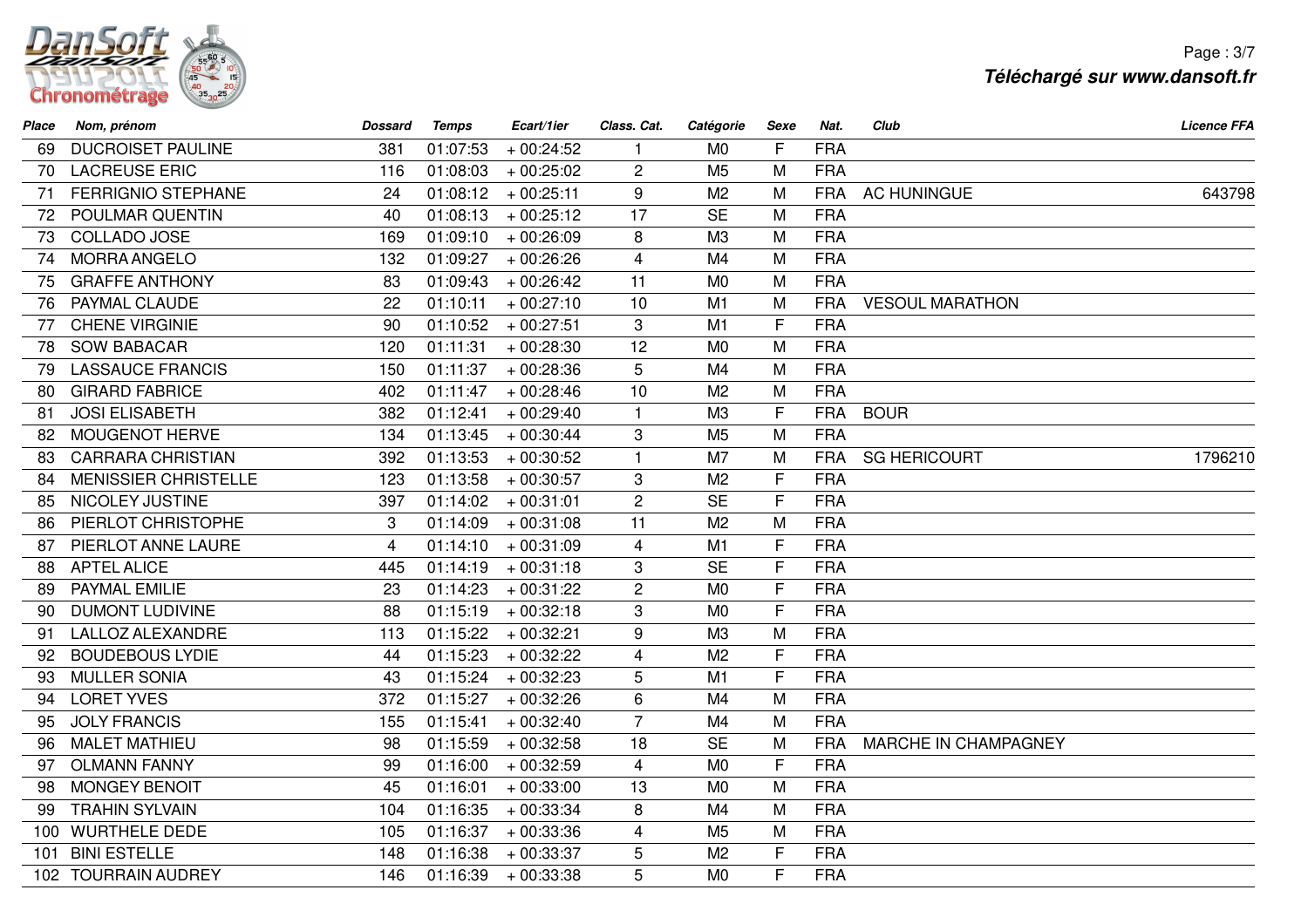

Page : 4/7**Téléchargé sur www.dansoft.fr**

| Place | Nom, prénom                | <b>Dossard</b> | <b>Temps</b> | Ecart/1ier            | Class. Cat.    | Catégorie      | Sexe         | Nat.       | Club                  | <b>Licence FFA</b> |
|-------|----------------------------|----------------|--------------|-----------------------|----------------|----------------|--------------|------------|-----------------------|--------------------|
|       | 103 VALENTIN LAURENT       | 19             | 01:16:40     | $+00:33:39$           | 14             | M <sub>0</sub> | M            | <b>FRA</b> |                       |                    |
|       | 104 MOUGEOT BENEDICTE      | 18             | 01:16:40     | $+00:33:39$           | 6              | M <sub>0</sub> | F            | <b>FRA</b> |                       |                    |
|       | 105 DUCELLIER CHARLINE     | 67             | 01:16:43     | $+00:33:42$           | $\overline{7}$ | M <sub>0</sub> | F            | <b>FRA</b> |                       |                    |
|       | 106 MATHIEU EMMANUEL       | 73             | 01:16:46     | $+00:33:45$           | 10             | M3             | M            | <b>FRA</b> |                       |                    |
|       | 107 GAVORY ANNIE           | 449            | 01:17:01     | $+00:34:00$           | 6              | M <sub>2</sub> | F            | <b>FRA</b> | RUN IN CHAMPAGNEY     |                    |
|       | 108 CUPERLIER CECILE       | 141            | 01:17:17     | $+00:34:16$           | 6              | M1             | F            | <b>FRA</b> |                       |                    |
|       | 109 LAMBOLEY REMI          | 20             | 01:17:29     | $+00:34:28$           | 19             | <b>SE</b>      | M            | <b>FRA</b> |                       |                    |
|       | 110 TISSERAND CHRISTINE    | 41             | 01:17:45     | $+00:34:44$           | $\overline{7}$ | M1             | F            | <b>FRA</b> |                       |                    |
|       | 111 VERDIERE VALERIE       | 375            | 01:18:24     | $+00:35:23$           | $\mathbf{1}$   | M4             | F            | <b>FRA</b> |                       |                    |
|       | 112 MEYER REMY             | 128            | 01:18:30     | $+00:35:29$           | 20             | <b>SE</b>      | M            | <b>FRA</b> |                       |                    |
|       | 113 TRIBOULET CELINE       | 119            | 01:18:31     | $+00:35:30$           | $\overline{4}$ | <b>SE</b>      | $\mathsf{F}$ | <b>FRA</b> |                       |                    |
|       | 114 BOUVEROT PASCAL        | 29             | 01:18:34     | $+00:35:33$           | 12             | M <sub>2</sub> | M            | <b>FRA</b> |                       |                    |
|       | 115 BLIN NATHALIE          | 443            | 01:18:40     | $+00:35:39$           | $\mathbf{2}$   | M <sub>3</sub> | $\mathsf{F}$ | <b>FRA</b> |                       |                    |
|       | 116 FORTERRE NATHALIE      | 400            | 01:18:43     | $+00:35:42$           | $\overline{2}$ | M4             | F            | <b>FRA</b> |                       |                    |
|       | 117 MERCIER JEAN PAUL      | 442            | 01:18:47     | $+00:35:46$           | $\overline{c}$ | M <sub>6</sub> | M            | <b>FRA</b> |                       |                    |
|       | 118 PICARD VINCENT         | 140            | 01:19:07     | $+00:36:06$           | 11             | M <sub>3</sub> | M            | <b>FRA</b> | TRAIL DES 1000 ETANGS |                    |
|       | 119 SUTTER STEPHANE        | 9              | 01:19:12     | $+00:36:11$           | 12             | M3             | M            | <b>FRA</b> |                       |                    |
|       | 120 CUPERLIER MAUD         | 138            | 01:19:16     | $+00:36:15$           | 8              | M1             | F            | <b>FRA</b> |                       |                    |
| 121   | <b>CHARBONNIER DANIEL</b>  | 86             | 01:19:34     | $+00:36:33$           | 5              | M <sub>5</sub> | M            | <b>FRA</b> |                       |                    |
|       | 122 RANOUX WEISS GERALDINE | 111            | 01:19:35     | $+00:36:34$           | $\overline{7}$ | M <sub>2</sub> | F            | <b>FRA</b> |                       |                    |
|       | 123 MARCHAND ERIC          | 42             | 01:19:40     | $+00:36:39$           | 11             | M1             | M            | <b>FRA</b> | <b>VHSO</b>           |                    |
|       | 124 JACQUIN BARBARA        | 127            | 01:19:41     | $+00:36:40$           | 8              | M <sub>2</sub> | F            | <b>FRA</b> |                       |                    |
|       | 125 BUISSON BENJAMIN       | 52             | 01:19:44     | $+00:36:43$           | 12             | M1             | M            | <b>FRA</b> |                       |                    |
|       | 126 COUTHERUT MICHEL       | 64             | 01:20:16     | $+00:37:15$           | 13             | M3             | M            | <b>FRA</b> | RUN IN CHAMPAGNEY     |                    |
|       | 127 BELON HERVE            | 391            | 01:21:08     | $+00:38:07$           | 9              | M4             | M            | <b>FRA</b> |                       |                    |
|       | 128 MOUCHOT NATHALIE       | 21             | 01:21:35     | $+00:38:34$           | 9              | M1             | F            | <b>FRA</b> |                       |                    |
|       | 129 MATHIEU ADELINE        | 54             | 01:21:53     | $+00:38:52$           | 5              | <b>SE</b>      | F            | <b>FRA</b> |                       |                    |
|       | 130 BARTHELEMY FRANCOISE   | 172            | 01:22:01     | $+00:39:00$           | $\overline{3}$ | M4             | F            | <b>FRA</b> |                       |                    |
|       | 131 DUPETY SANDRA          | 373            | 01:22:04     | $+00:39:03$           | 10             | M1             | F            | <b>FRA</b> |                       |                    |
|       | 132 BAYLE LAURE            | 102            | 01:22:17     | $+00:39:16$           | 6              | <b>SE</b>      | F            | <b>FRA</b> |                       |                    |
|       | 133 LAMBOLEY CHRISTELLE    | 94             | 01:22:19     | $+00:39:18$           | 9              | M <sub>2</sub> | F            | <b>FRA</b> | RUN IN CHAMPAGNEY     |                    |
|       | 134 FRAND OLIVIER          | 147            | 01:22:31     | $+00:39:30$           | 10             | M4             | M            | <b>FRA</b> | <b>TEAM VIROT</b>     |                    |
|       | 135 RICHER LAETITIA        | 15             | 01:22:46     | $+00:39:45$           | 11             | M1             | F            | <b>FRA</b> |                       |                    |
|       | 136 GRANDMOUGIN AUDE       | 14             |              | $01:22:47$ + 00:39:46 | 10             | M <sub>2</sub> | F            | <b>FRA</b> |                       |                    |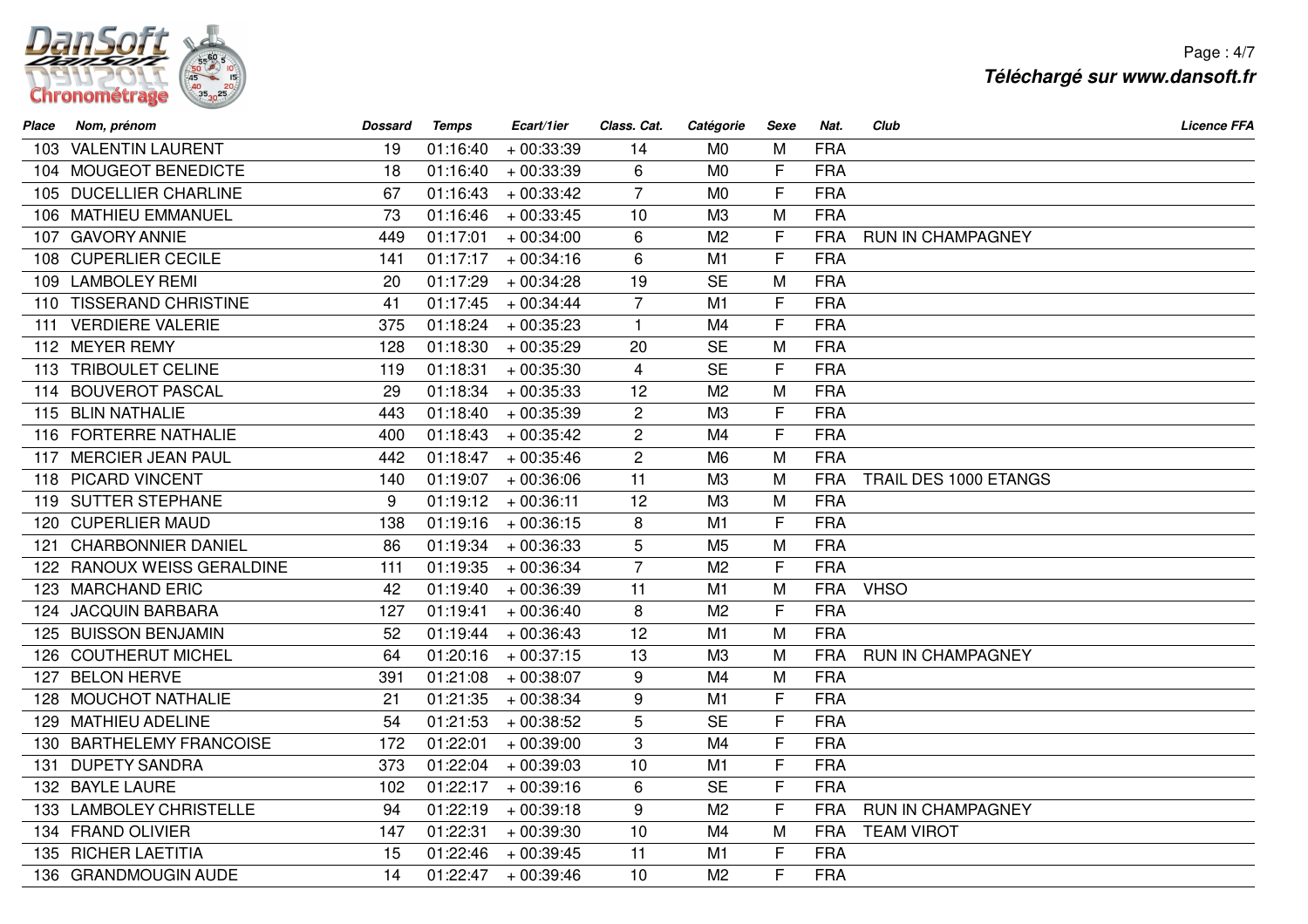

Page : 5/7**Téléchargé sur www.dansoft.fr**

| Place | Nom, prénom                   | <b>Dossard</b> | <b>Temps</b> | Ecart/1ier  | Class. Cat.    | Catégorie      | Sexe         | Nat.       | Club<br><b>Licence FFA</b>             |  |
|-------|-------------------------------|----------------|--------------|-------------|----------------|----------------|--------------|------------|----------------------------------------|--|
|       | 137 BADET DAVID               | 17             | 01:22:47     | $+00:39:46$ | 15             | M <sub>0</sub> | M            | <b>FRA</b> |                                        |  |
|       | 138 GAUTHIER FRANCIS          | 16             | 01:22:47     | $+00:39:46$ | 14             | M3             | M            | <b>FRA</b> |                                        |  |
|       | 139 AGNELOT DAVID             | 13             | 01:22:50     | $+00:39:49$ | 13             | M <sub>2</sub> | M            | <b>FRA</b> | <b>GA HAUT SAONOIS (FC)</b><br>2067641 |  |
|       | 140 SUTTER ANTHONY            | 441            | 01:23:14     | $+00:40:13$ | 21             | <b>SE</b>      | M            | <b>FRA</b> |                                        |  |
|       | 141 RUAUX CAROLINE            | 385            | 01:23:34     | $+00:40:33$ | 11             | M <sub>2</sub> | F            | <b>FRA</b> |                                        |  |
|       | 142 AUBRIET STEPHANIE         | 378            | 01:24:25     | $+00:41:24$ | 12             | M <sub>2</sub> | $\mathsf{F}$ | <b>FRA</b> |                                        |  |
|       | 143 COUTHERUT ALINE           | 62             | 01:24:45     | $+00:41:44$ | 12             | M1             | F            | <b>FRA</b> |                                        |  |
|       | 144 BUCHON ANTHONY            | 401            | 01:24:53     | $+00:41:52$ | 13             | M1             | M            | <b>FRA</b> |                                        |  |
|       | 145 DEMESY ELSA               | 72             | 01:24:56     | $+00:41:55$ | $\overline{2}$ | ES             | $\mathsf{F}$ | <b>FRA</b> |                                        |  |
|       | 146 BAULOY JEAN JACQUES       | 66             | 01:25:01     | $+00:42:00$ | 14             | M1             | M            | <b>FRA</b> | <b>RUN IN CHAMPAGNEY</b>               |  |
|       | 147 PERREZ FLORENCE           | 70             | 01:25:02     | $+00:42:01$ | 13             | M1             | F            | <b>FRA</b> |                                        |  |
|       | 148 GUISSE PAPA SIDY          | 100            | 01:25:26     | $+00:42:25$ | 16             | M <sub>0</sub> | M            | <b>FRA</b> |                                        |  |
|       | 149 PARISOT MANDY             | 137            | 01:25:43     | $+00:42:42$ | $\overline{7}$ | <b>SE</b>      | $\mathsf{F}$ | <b>FRA</b> |                                        |  |
|       | 150 SONZINI CINDY             | 389            | 01:25:48     | $+00:42:47$ | 8              | <b>SE</b>      | F            | <b>FRA</b> |                                        |  |
|       | 151 RICHERATEAU RACHEL        | 115            | 01:26:19     | $+00:43:18$ | 14             | M1             | F            | <b>FRA</b> | RUN IN CHAMPAGNEY                      |  |
|       | 152 GILLET FANNY              | 59             | 01:26:24     | $+00:43:23$ | 15             | M1             | $\mathsf{F}$ | <b>FRA</b> | RUN IN CHAMPAGNEY                      |  |
|       | 153 PERRIN CARINE             | 110            | 01:26:36     | $+00:43:35$ | 13             | M <sub>2</sub> | F            | <b>FRA</b> |                                        |  |
|       | 154 DIEU LISA                 | 74             | 01:26:38     | $+00:43:37$ | 9              | <b>SE</b>      | F            | <b>FRA</b> |                                        |  |
|       | 155 GROSMOUGIN ISABELLE       | 80             | 01:26:46     | $+00:43:45$ | 3              | M <sub>3</sub> | F            | <b>FRA</b> |                                        |  |
|       | 156 BERSOT THIERRY            | 76             | 01:26:46     | $+00:43:45$ | 11             | M4             | M            | <b>FRA</b> |                                        |  |
|       | 157 MOREY GUILLAUME STEPHANIE | 79             | 01:26:46     | $+00:43:45$ | 14             | M <sub>2</sub> | F            | <b>FRA</b> |                                        |  |
|       | 158 ANCEL ARNAUD              | 75             | 01:26:46     | $+00:43:45$ | 14             | M <sub>2</sub> | M            | <b>FRA</b> |                                        |  |
|       | 159 BERSOT MORGAN             | 81             | 01:26:46     | $+00:43:45$ | 22             | <b>SE</b>      | M            | <b>FRA</b> |                                        |  |
|       | 160 KOUBATI OUHADI            | 77             | 01:26:46     | $+00:43:45$ | 15             | M1             | M            | <b>FRA</b> |                                        |  |
| 161   | <b>MOUREY GILLES</b>          | 78             | 01:26:47     | $+00:43:46$ | 12             | M <sub>4</sub> | M            | <b>FRA</b> |                                        |  |
|       | 162 DEMATHEY NICOLAS          | 82             | 01:26:48     | $+00:43:47$ | 17             | M <sub>0</sub> | M            | <b>FRA</b> |                                        |  |
|       | 163 HARTMANN SABRINA          | 96             | 01:27:04     | $+00:44:03$ | 8              | M <sub>0</sub> | F            | <b>FRA</b> | VAL DE GRAY MARATHON                   |  |
|       | 164 JEUNOT MICKAEL            | 97             | 01:27:05     | $+00:44:04$ | 18             | M <sub>0</sub> | M            | <b>FRA</b> | VAL DE GRAY MARATHON                   |  |
|       | 165 NUSSBAUM DAVID            | 174            | 01:27:40     | $+00:44:39$ | 15             | M3             | M            | <b>FRA</b> | LURE PLONGEE                           |  |
|       | 166 SIBILLE CAROLE            | 379            | 01:28:02     | $+00:45:01$ | 16             | M1             | F            | <b>FRA</b> |                                        |  |
|       | 167 LEUVREY DELPHINE          | 35             | 01:28:11     | $+00:45:10$ | 10             | <b>SE</b>      | F            | <b>FRA</b> |                                        |  |
|       | 168 HARROUE ISABELLE          | 114            | 01:28:13     | $+00:45:12$ | 17             | M1             | $\mathsf{F}$ | <b>FRA</b> |                                        |  |
|       | 169 BOEGLIN LAETITIA          | 136            | 01:28:57     | $+00:45:56$ | 18             | M1             | F            | <b>FRA</b> |                                        |  |
|       | 170 DENOYER MANON             | 165            | 01:29:12     | $+00:46:11$ | 11             | <b>SE</b>      | F            | <b>FRA</b> |                                        |  |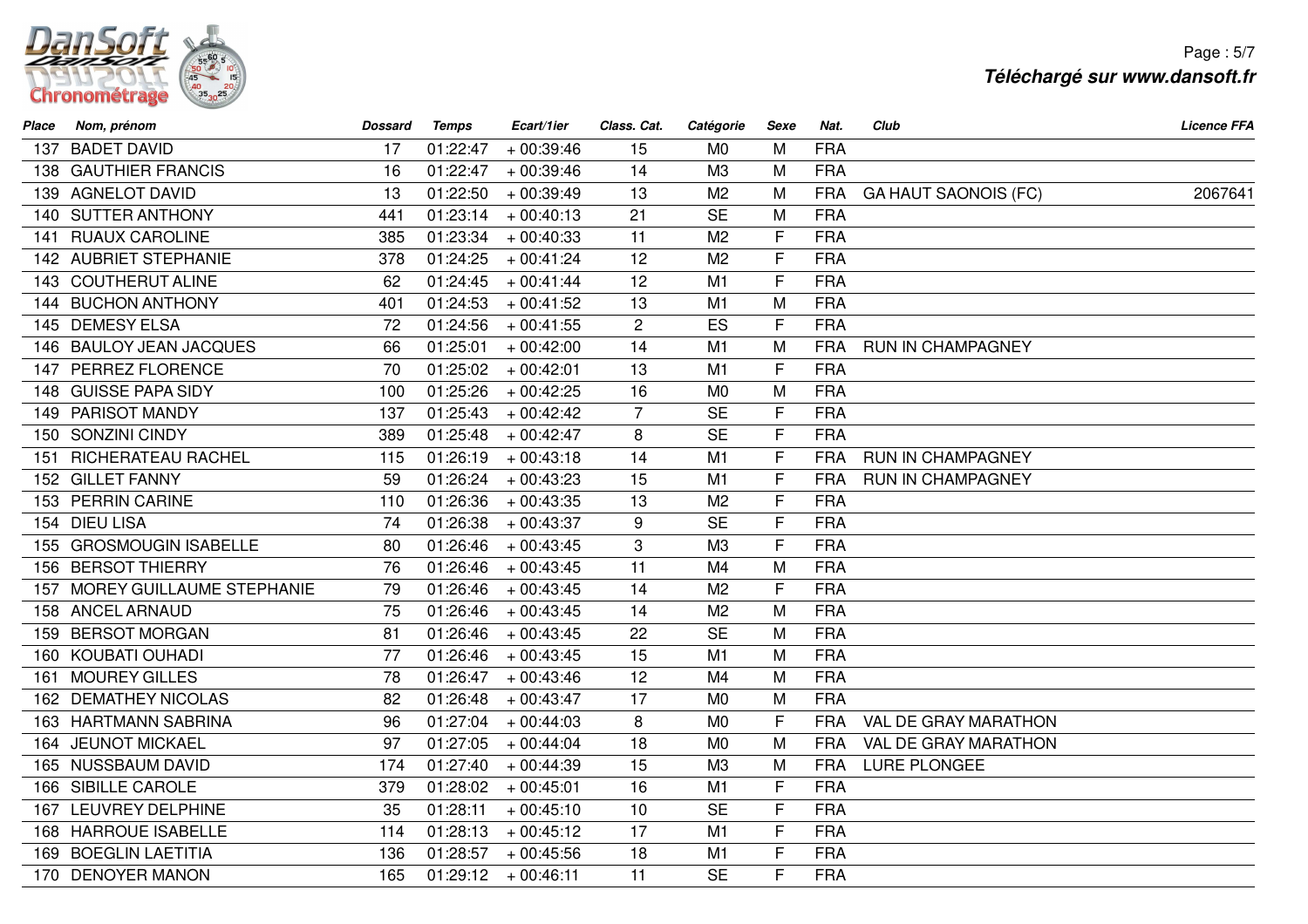

Page : 6/7**Téléchargé sur www.dansoft.fr**

| Place | Nom, prénom                   | <b>Dossard</b> | <b>Temps</b> | Ecart/1ier  | Class. Cat.    | Catégorie      | Sexe | Nat.       | Club<br><b>Licence FFA</b>           |
|-------|-------------------------------|----------------|--------------|-------------|----------------|----------------|------|------------|--------------------------------------|
| 171   | <b>BRESSON JEAN PIERRE</b>    | 376            | 01:29:31     | $+00:46:30$ | 6              | M <sub>5</sub> | M    | <b>FRA</b> |                                      |
|       | 172 RAGOT MELANIE             | 386            | 01:29:32     | $+00:46:31$ | 12             | <b>SE</b>      | F    | <b>FRA</b> |                                      |
|       | 173 CAIROLA MATHILDE          | 390            | 01:29:32     | $+00:46:31$ | 13             | <b>SE</b>      | F    | <b>FRA</b> |                                      |
|       | 174 BOUTELOUP SEBASTIEN       | 388            | 01:29:48     | $+00:46:47$ | 15             | M <sub>2</sub> | M    | <b>FRA</b> |                                      |
|       | 175 POSIERE JEAN MARC         | 68             | 01:29:52     | $+00:46:51$ | $\overline{7}$ | M <sub>5</sub> | M    | <b>FRA</b> |                                      |
|       | 176 BOUTELOUP MICHELE         | 387            | 01:30:01     | $+00:47:00$ | 19             | M <sub>1</sub> | F    | <b>FRA</b> |                                      |
|       | 177 KASPEROWICZ ELODIE        | 65             | 01:30:31     | $+00:47:30$ | 20             | M1             | F    | <b>FRA</b> |                                      |
|       | 178 FAIVRE DANIEL             | 383            | 01:30:58     | $+00:47:57$ | 3              | M <sub>6</sub> | M    | <b>FRA</b> | COURSE D'ORIENTATION COEUR DE SAVOIE |
|       | 179 CORBERAND FABIENNE        | 448            | 01:31:11     | $+00:48:10$ | 4              | M3             | F    | <b>FRA</b> |                                      |
|       | 180 BASTIDE VERONIQUE         | 84             | 01:31:16     | $+00:48:15$ | 15             | M <sub>2</sub> | F    | <b>FRA</b> |                                      |
| 181.  | <b>FERRAND MICHAUD CELINE</b> | 152            | 01:31:22     | $+00:48:21$ | 21             | M <sub>1</sub> | F    | <b>FRA</b> |                                      |
|       | 182 MANSOUR SAMY              | 446            | 01:32:05     | $+00:49:04$ | 16             | M1             | M    | <b>FRA</b> |                                      |
|       | 183 ADRIS MOHAMMED            | 151            | 01:32:32     | $+00:49:31$ | 16             | M <sub>2</sub> | M    | <b>FRA</b> |                                      |
|       | 184 MEYER VERONIQUE           | 173            | 01:35:47     | $+00:52:46$ | 5              | M3             | F    | <b>FRA</b> | LURE PLONGEE                         |
|       | 185 PINGUAND FREDERIC         | 36             | 01:36:06     | $+00:53:05$ | 17             | M <sub>2</sub> | M    | <b>FRA</b> |                                      |
|       | 186 HAUTOIS SOPHIE            | 38             | 01:36:06     | $+00:53:05$ | 16             | M <sub>2</sub> | F    | <b>FRA</b> |                                      |
|       | 187 HAUTOIS NICOLAS           | 37             | 01:36:07     | $+00:53:06$ | 16             | M3             | M    | <b>FRA</b> |                                      |
|       | 188 HOURDEQUIN MAUD           | 26             | 01:36:42     | $+00:53:41$ | 9              | M <sub>0</sub> | F    | <b>FRA</b> |                                      |
|       | 189 LAMBOLEY VANESSA          | 125            | 01:36:48     | $+00:53:47$ | 14             | <b>SE</b>      | F    | <b>FRA</b> |                                      |
|       | 190 LAMBOLEY ANAIS            | 126            | 01:36:51     | $+00:53:50$ | 15             | <b>SE</b>      | F    | <b>FRA</b> |                                      |
|       | 191 FALLOT ALINE              | 374            | 01:37:41     | $+00:54:40$ | 16             | <b>SE</b>      | F    | <b>FRA</b> |                                      |
|       | 192 VALDENAIRE ISABELLE       | 144            | 01:38:16     | $+00:55:15$ | $\mathbf{1}$   | M <sub>5</sub> | F    | <b>FRA</b> |                                      |
|       | 193 TOGNERI SOPHIE            | 158            | 01:38:27     | $+00:55:26$ | 17             | M <sub>2</sub> | F    | <b>FRA</b> |                                      |
|       | 194 QUEVY HELENE              | 153            | 01:39:08     | $+00:56:07$ | 22             | M1             | F    | <b>FRA</b> |                                      |
|       | 195 GIRARD STEPHANE           | 154            | 01:39:10     | $+00:56:09$ | 18             | M <sub>2</sub> | M    | <b>FRA</b> |                                      |
|       | 196 LAVILLE VALERIE           | 133            | 01:39:53     | $+00:56:52$ | 18             | M <sub>2</sub> | F    | <b>FRA</b> |                                      |
|       | 197 MAUFFREY KATY             | 139            | 01:39:53     | $+00:56:52$ | 19             | M <sub>2</sub> | F    | <b>FRA</b> |                                      |
|       | 198 DIDIER CHANTAL            | 447            | 01:40:28     | $+00:57:27$ | $\overline{4}$ | M <sub>4</sub> | F    | <b>FRA</b> |                                      |
|       | 199 NOIROT NATHALIE           | 93             | 01:43:15     | $+01:00:14$ | 5              | M4             | F    | <b>FRA</b> |                                      |
|       | 200 ANNAN HOSSAYN             | 157            | 01:46:28     | $+01:03:27$ | 23             | <b>SE</b>      | M    | <b>FRA</b> |                                      |
| 201   | <b>SALINAS CAMILLE</b>        | 58             | 01:49:28     | $+01:06:27$ | 19             | M <sub>2</sub> | M    | <b>FRA</b> |                                      |
| 202   | <b>TARREINBERGUE CLAIRE</b>   | 63             | 01:49:29     | $+01:06:28$ | 6              | M3             | F    | <b>FRA</b> |                                      |
|       | 203 BOUVEROT STEPHANIE        | 28             | 01:51:57     | $+01:08:56$ | 20             | M <sub>2</sub> | F    | <b>FRA</b> |                                      |
|       | 204 ANDRE NOELLE              | 31             | 01:51:59     | $+01:08:58$ | $\overline{c}$ | M <sub>5</sub> | F    | <b>FRA</b> |                                      |